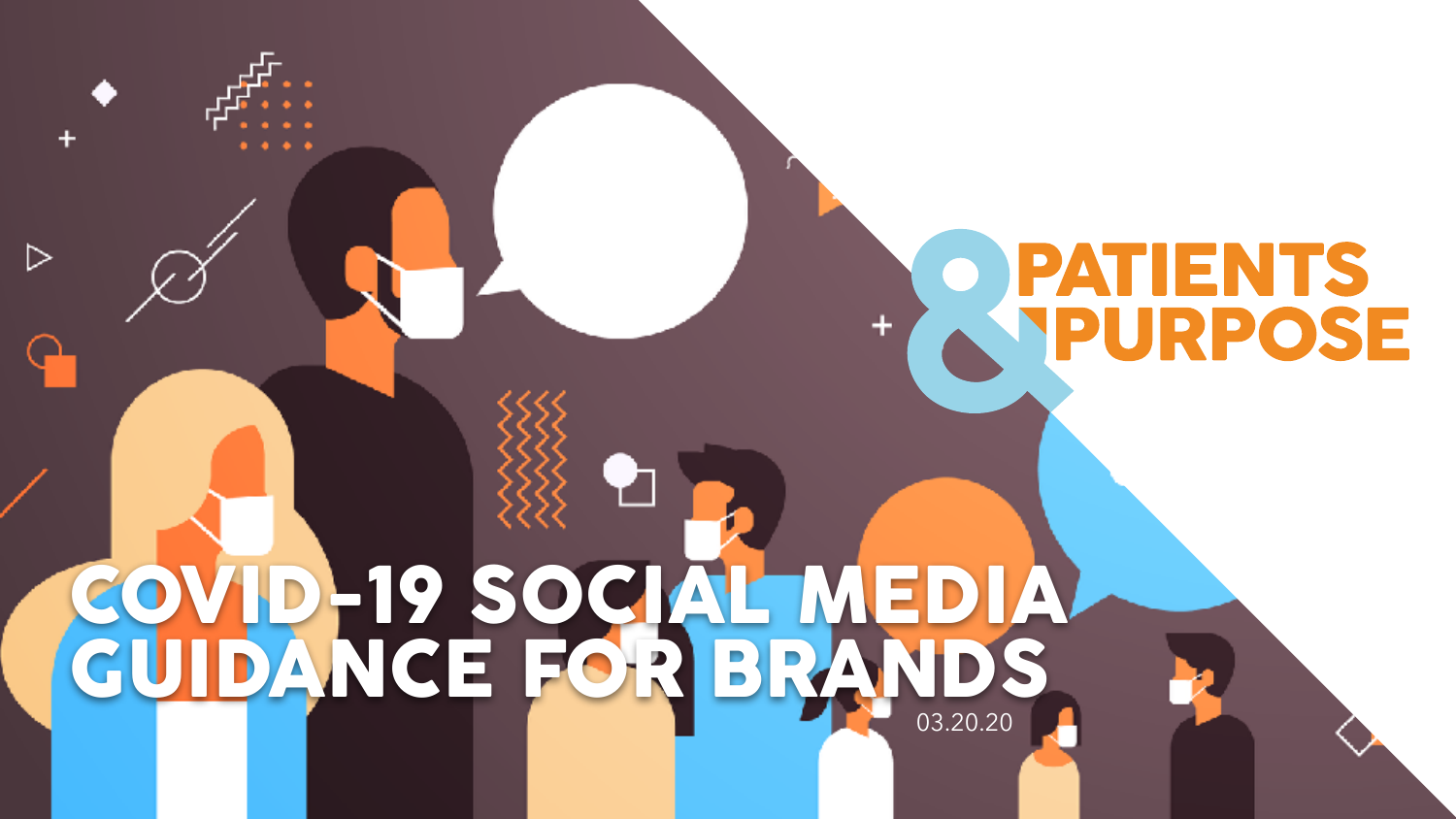# INTRODUCTION

As the COVID-19 pandemic continues to play out around the world, **people in real life are practicing social distancing. But in the virtual world, social media is bringing people closer together** in new and inspiring ways.

As healthcare brands, it is imperative we consider what our role should be and how to best support our patients in challenging times.



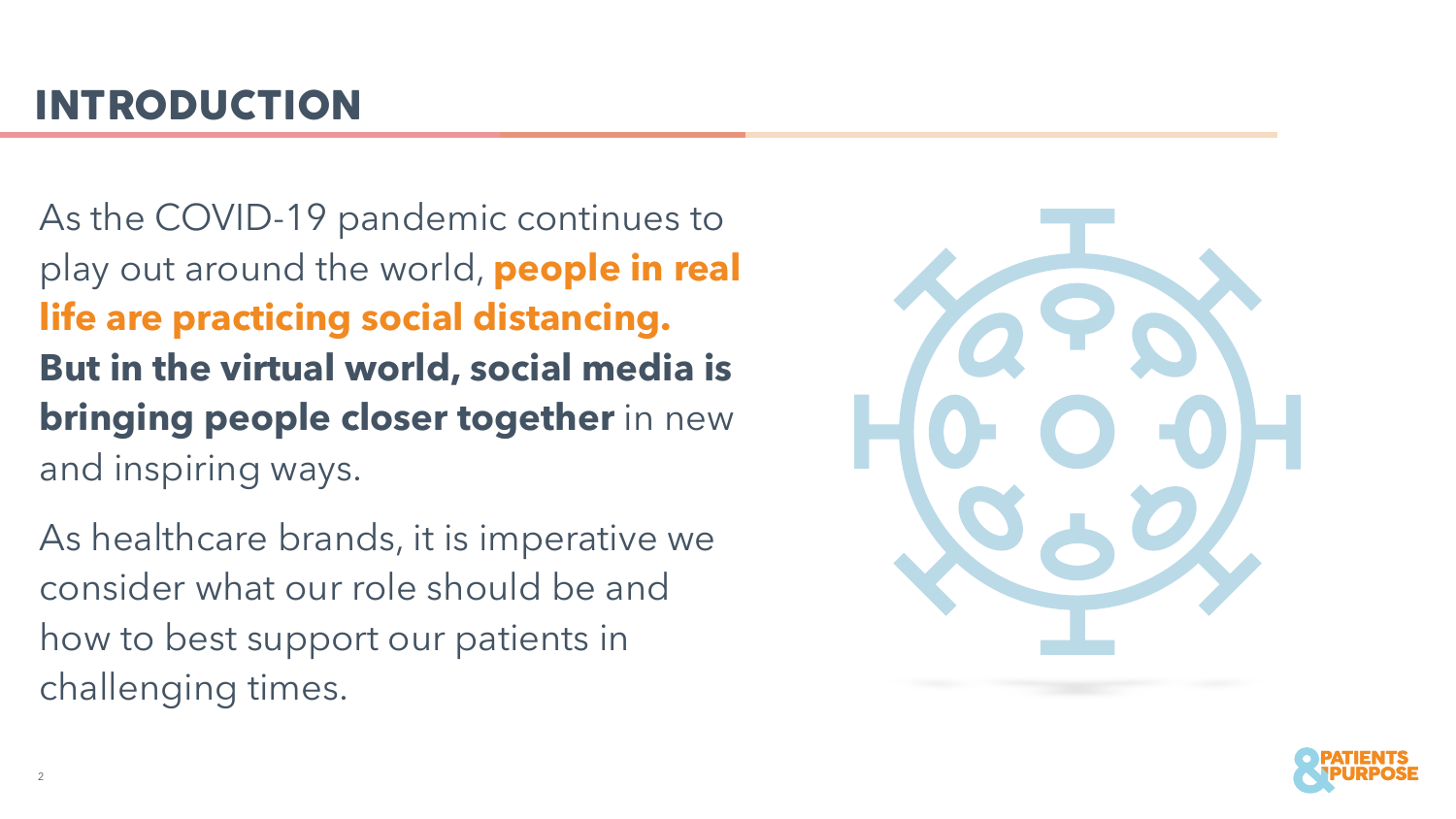#### **Like most things social, it starts with social listening. If you are only doing social listening once a month or once a quarter, now is the time to be doing pulse checks more frequently.**

We recently conducted a social media audit across a number of therapeutic areas.

- **•** For one of the therapeutic areas we work on, the majority of patient posts were regarding concerns about disruption in getting their therapy (infusion).
- **•** In another therapeutic area where we thought we would see the same issue, we saw a different discussion happening. These patients were mostly concerned about being exposed to COVID-19 while being immuno-compromised. These patients are terrified. In our analysis in this therapeutic area, we saw a 600% increase in social posting.
	- **-** We can only imagine how overwhelming this is for patients receiving so much guidance, often conflicting. So, now we know that not only are these patients worried, but they are overwhelmed. Which only adds to their anxiety.

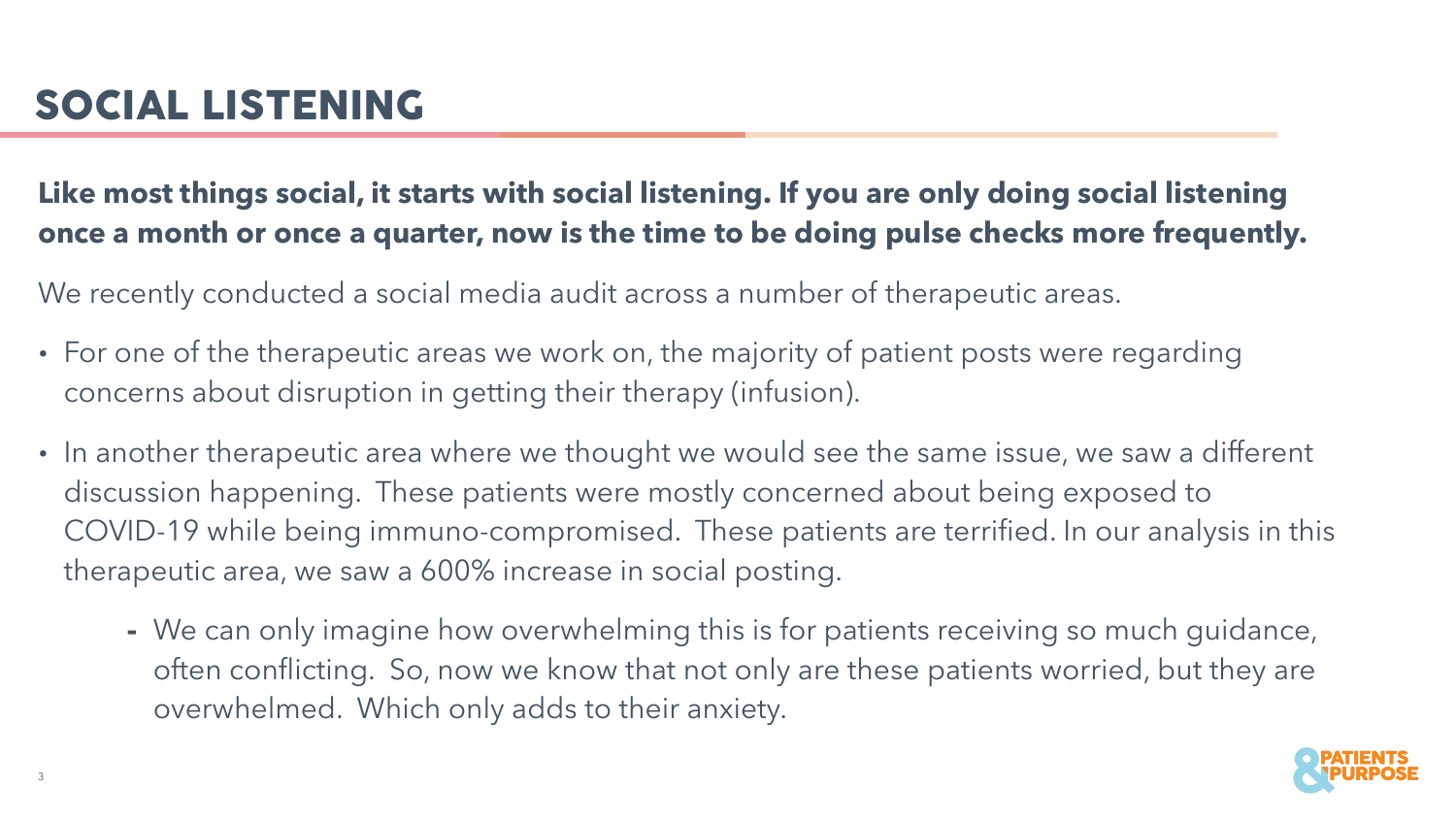**Once we better understand the specifics of what your patients are experiencing, we can quickly implement a social strategy that is relevant and empathetic to their specific needs.** 

- **•** In the case of patients concerned about infusions, we can discuss means of safe travel and provide advice to have as safe an experience as possible.
- **•** For those patients who fear for their health because of their condition, but are overwhelmed with advice from third parties, we can be careful not to add to the information overload. Rather, we can focus on creating virtual forums for the patients to connect, share their fears together, and collectively put some minds at ease by letting them know they are not alone.

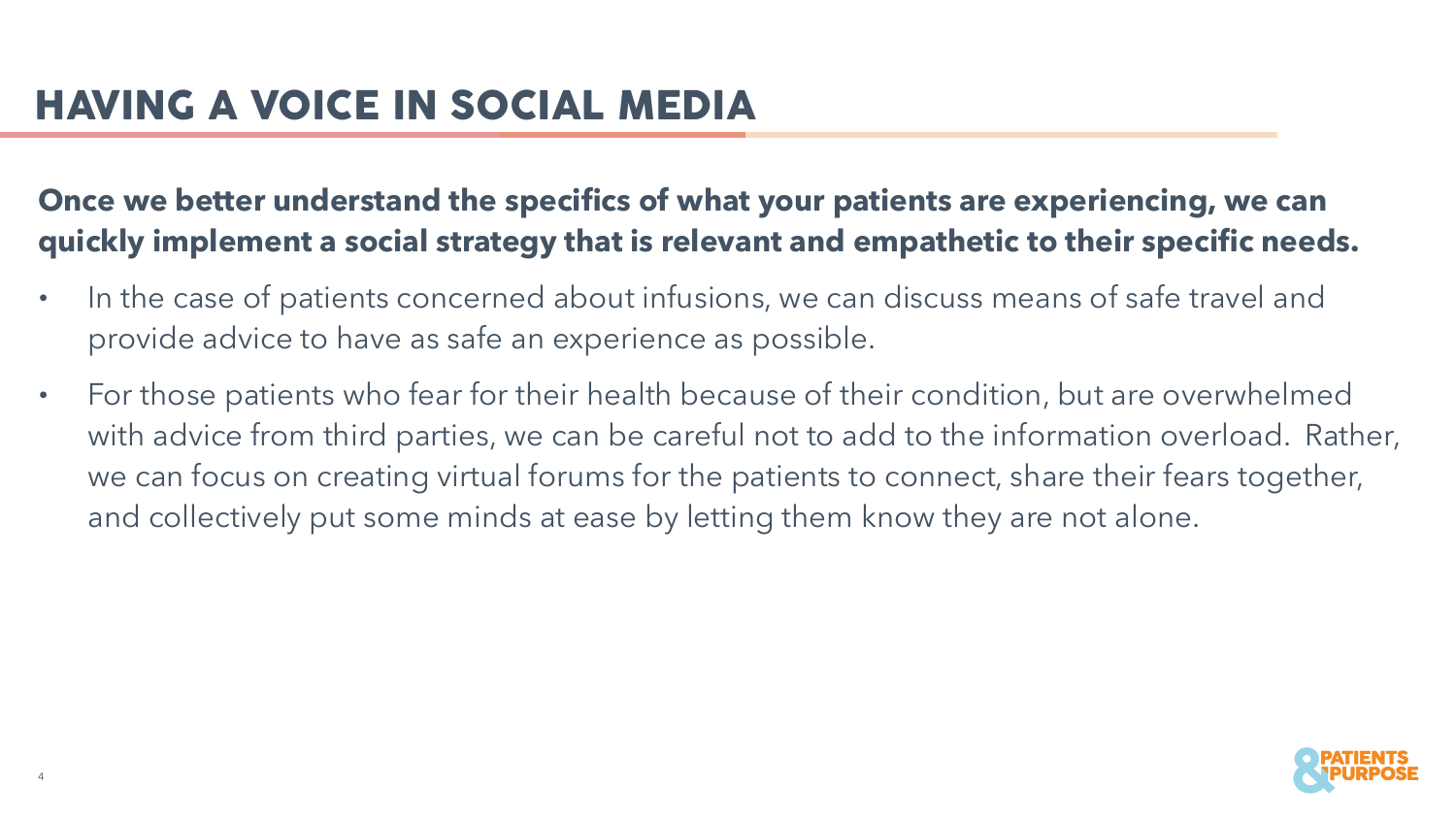# IMMEDIATE ACTIONS TO CONSIDER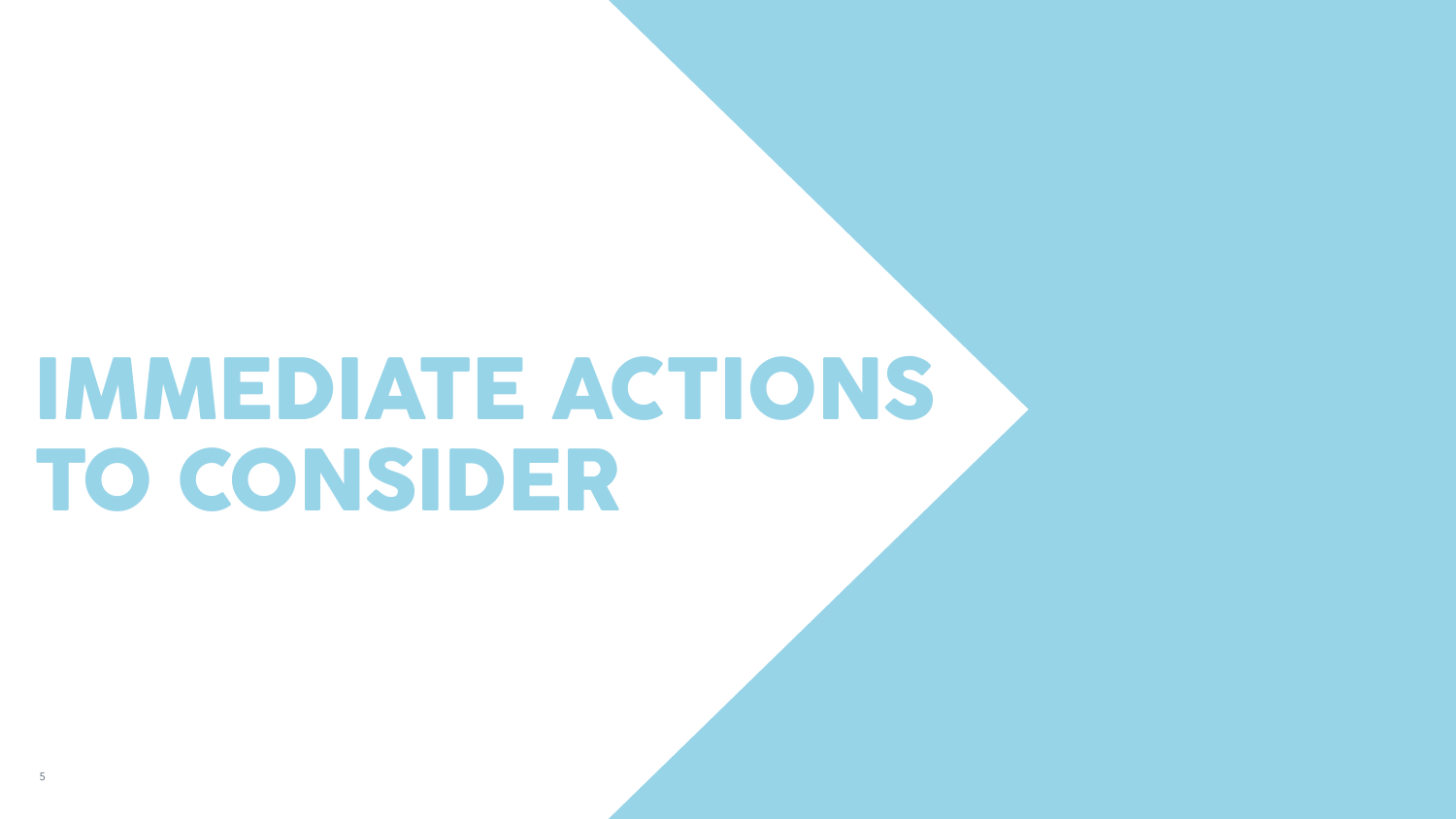#### **Start by reviewing creative work that is scheduled and in development.**

#### **For currently scheduled content**

- Is it still relevant (i.e., no travel tips, how to throw a party, etc.)?
- Consider pausing this type of content and contact your paid media team to reallocate spend.

#### **For current creative in development**

- Can you add variable post copy that addresses the situation?
- Can visuals be updated to address the situation?

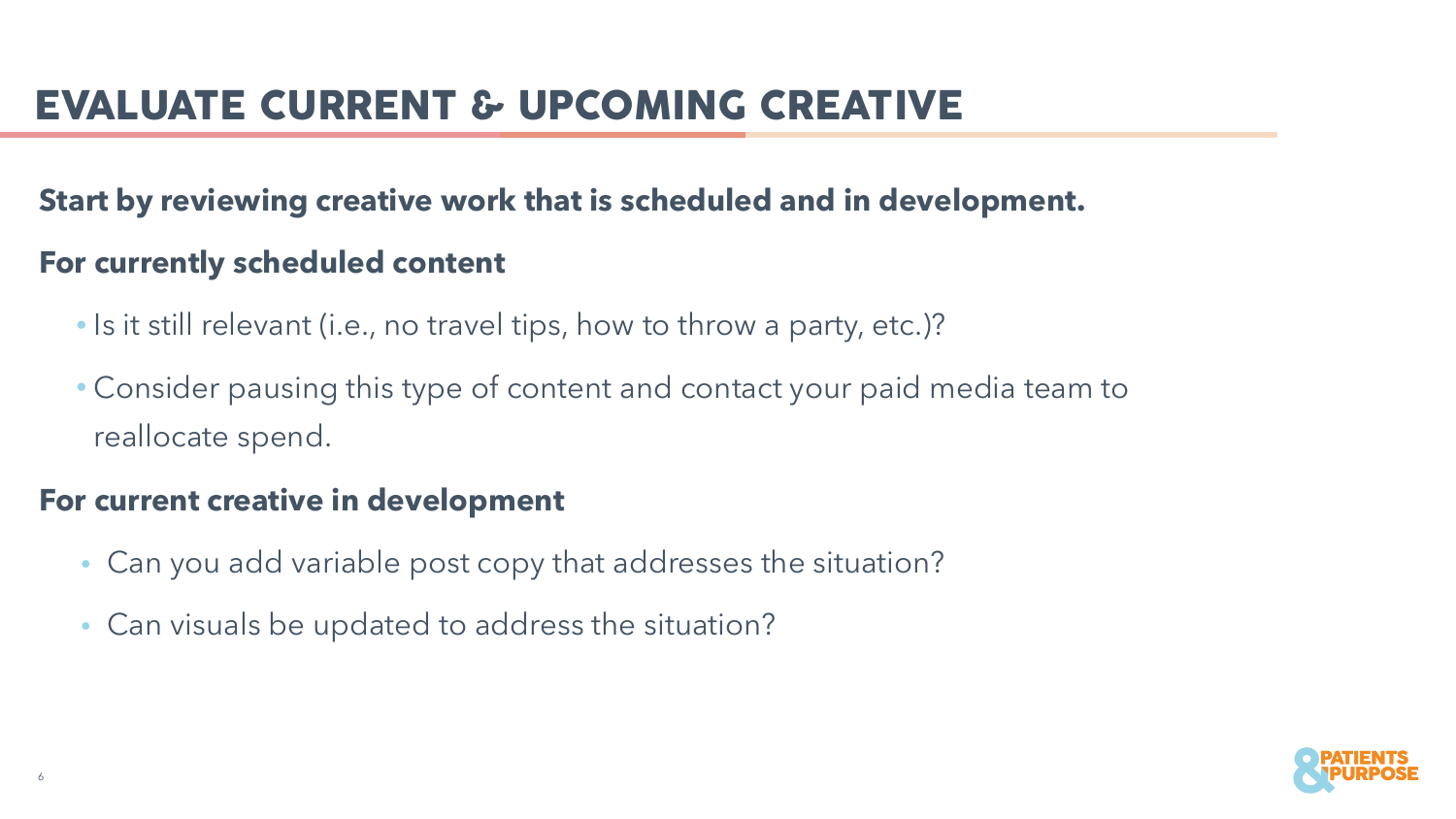## UPDATE YOUR SOCIAL RESPONSE GUIDE

- This will allow for real-time responses vs delays in getting custom responses approved.
- What are the questions your audience is asking?

7

- Access to medication/interruption in supply chain.
- Can my medication compromise my immune system?
- How can I be there for my loved one when I'm practicing social distancing?
- I lost my job and won't be able to afford my medication. Please help.
- I'm scared. Where can I get more information that relates to [condition]?
- I'm high-risk for COVID-19 and I am practicing social distancing. How will I be able to [pick up my medication/visit my doctor/etc.]?
- Drive your audience to advocacy groups, partners, and credible sources for additional support.

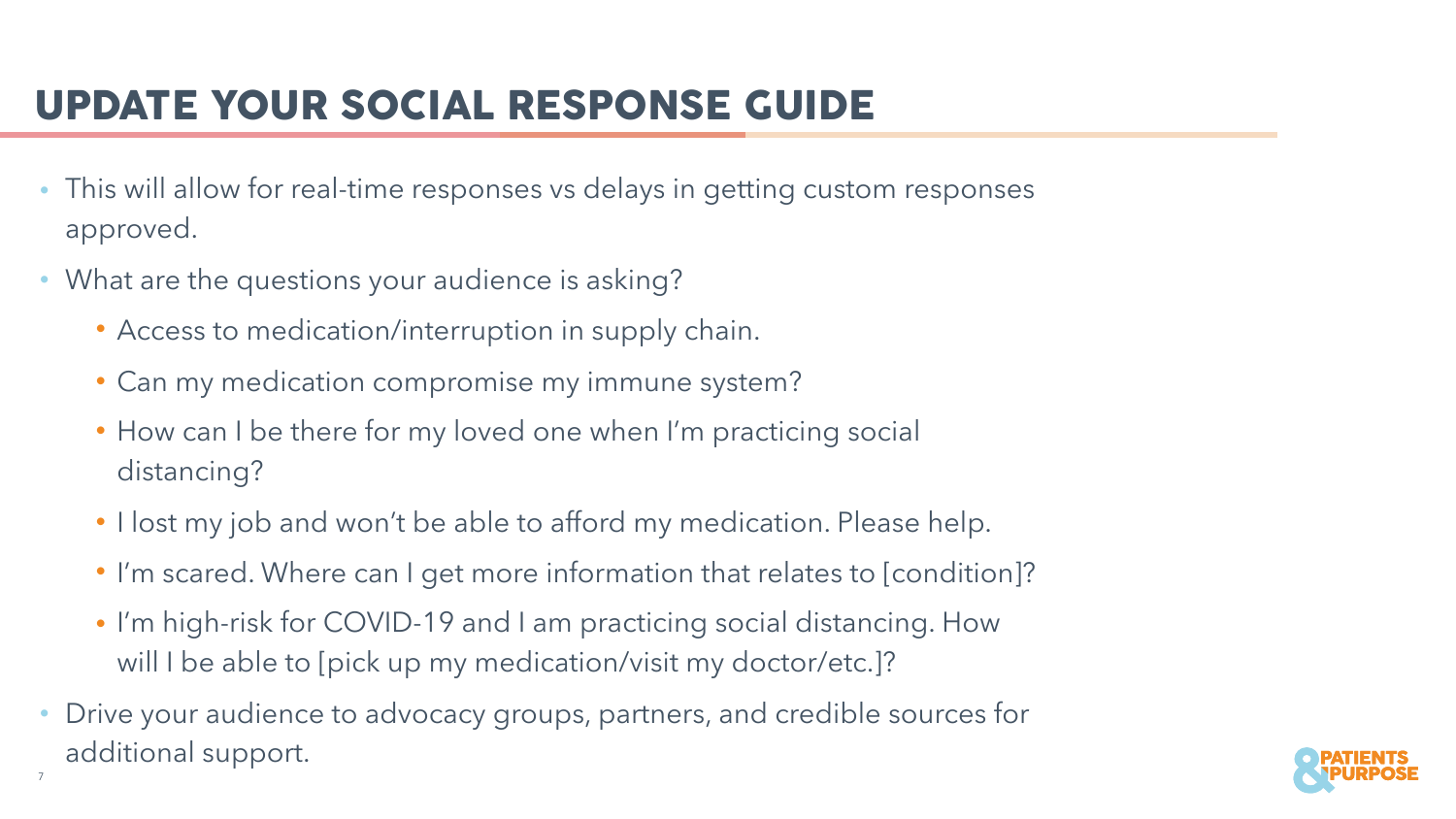## PROVIDE NEWS, UPDATES, AND SUPPORT RESOURCES

- Consider providing a list of frequently asked questions and provide as much detail and reassurance as possible in your answers
- How can we tap into those existing, credible resources to act quickly and help spread the word?
- How can your brand, when appropriate, provide distraction (and maybe even levity)?
- When posting, pin important posts to the top of your social pages/channels for quick viewing

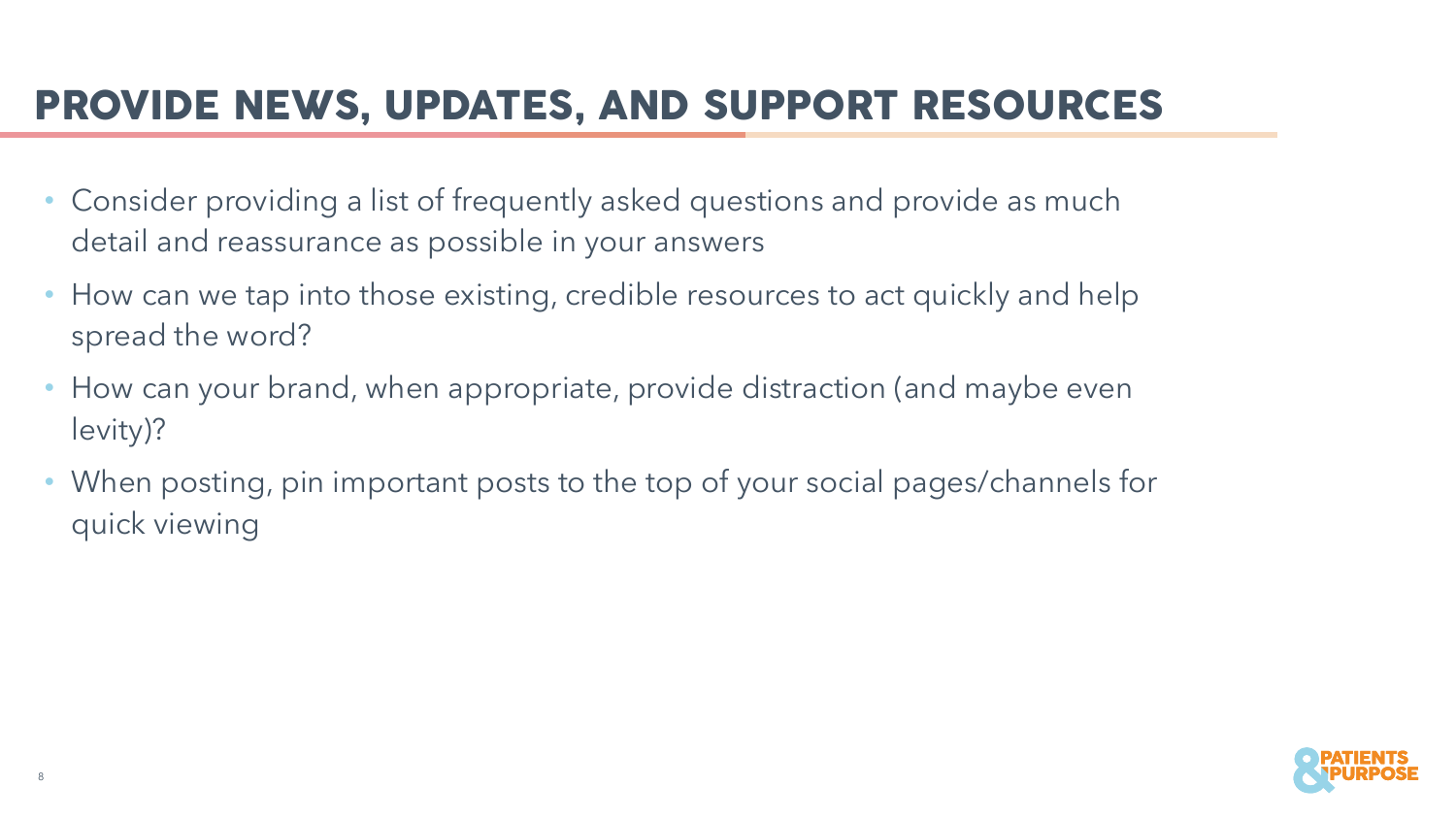### CREATIVE CONSIDERATIONS FOR FUTURE SOCIAL PROGRAMS AND CONTENT

- Go virtual! Each social platform allows for patients to come together. How can your brand facilitate community using your social channels?
- Like always, collecting and publishing UGC can be a great way to share inspiring, human moments and provide much needed connection.
- If your brand works with social influencers, how can they help spread your message using their social network?

**Things are changing quickly. Work out an expedited review process for getting important updates approved and published in a timely matter.** 

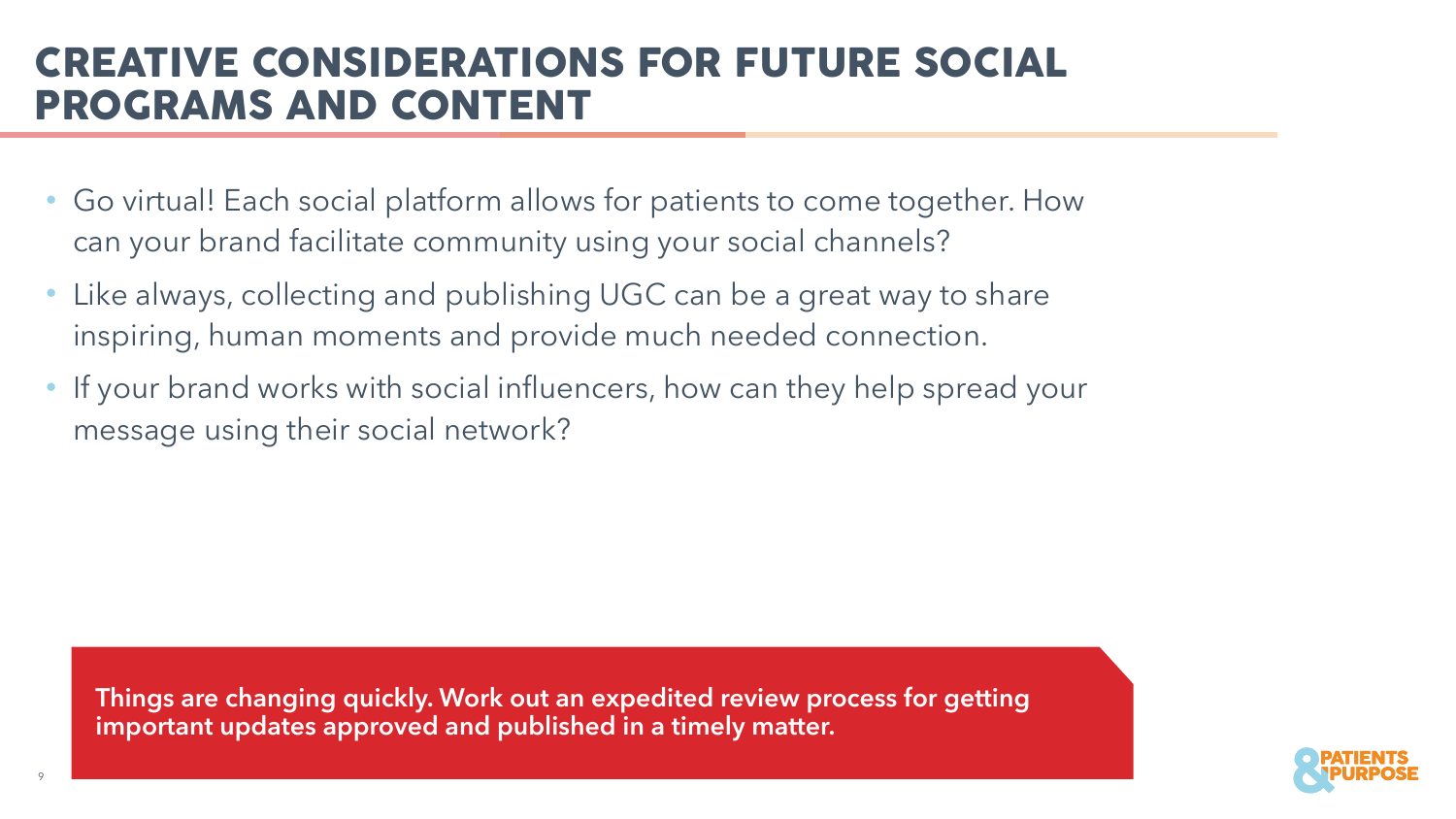In this crisis, people are looking to be informed, comforted, and connected more than ever. Our new reality requires thoughtful action.

First, **we must listen to understand how patients are impacted**. Then ask, **how can your brand be there to help and support our patients during these trying times?**